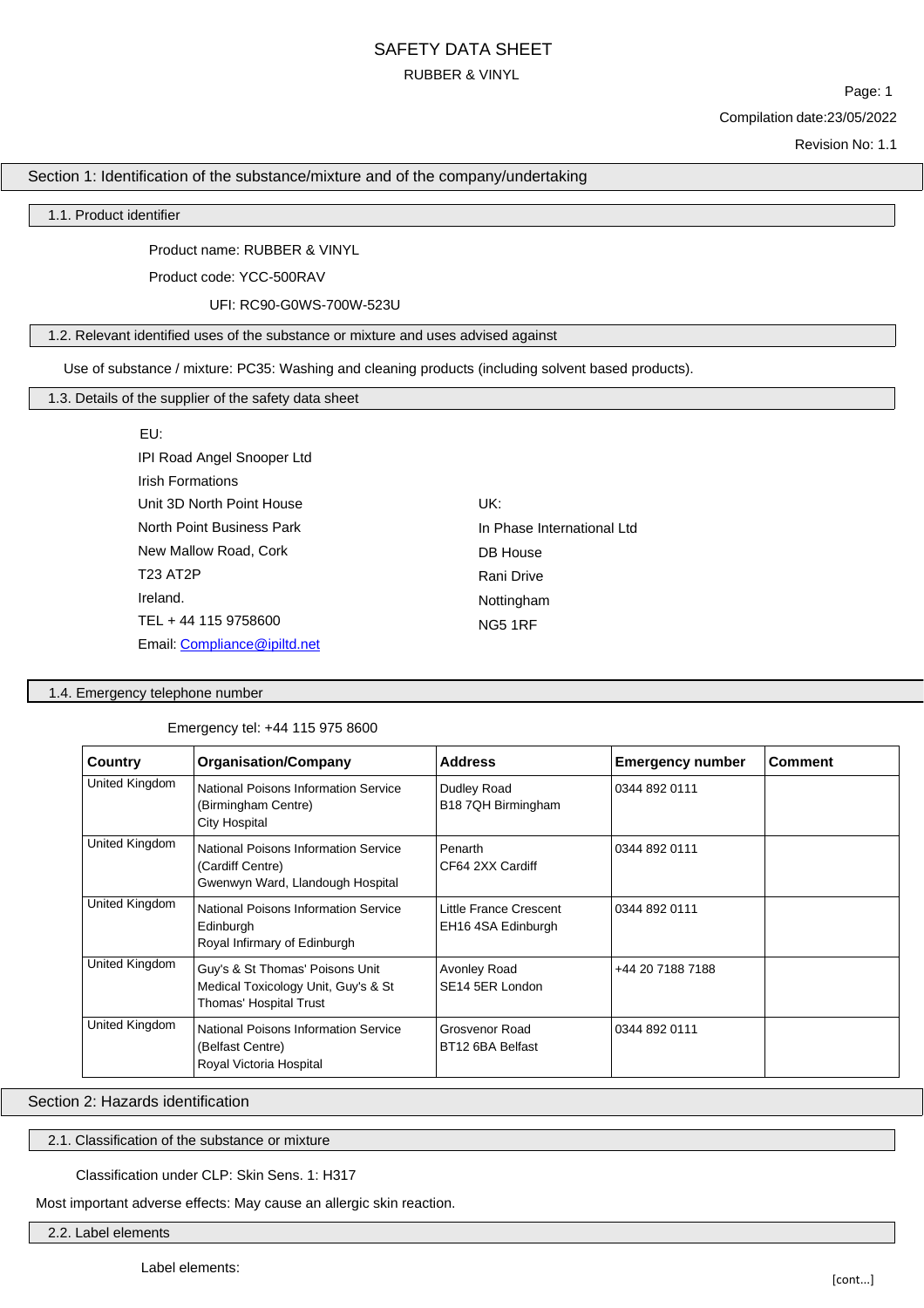Hazard statements: H317: May cause an allergic skin reaction.

Hazard pictograms: GHS07: Exclamation mark



Signal words: Warning

Precautionary statements: P261: Avoid breathing <dust/fumes/gas/mist/vapours/spray>.

P272: Contaminated work clothing should not be allowed out of the workplace.

P280: Wear <protective gloves/protective clothing/eye protection/face protection>.

P302+352: IF ON SKIN: Wash with plenty of water/.

P321: Specific treatment (see ... on this label).

P333+313: If skin irritation or rash occurs: Get medical <advice/attention>.

2.3. Other hazards

Other hazards: Danger of serious damage to health by prolonged exposure.

PBT: This product is not identified as a PBT/vPvB substance.

### Section 3: Composition/information on ingredients

3.2. Mixtures

### Hazardous ingredients:

### ALCOHOLS C9-11, ETHOXYLATED - REACH registered number(s): 01-2119980051-45-XXXX

| EINECS    | CAS        | ' WEL<br><b>PBT</b> | <b>CLP Classification</b> | Percent    |
|-----------|------------|---------------------|---------------------------|------------|
| 614-482-0 | 68439-46-3 | -                   | LEve Irrit. 2: H319       | $0.1 - 1%$ |

A MIXTURE OF: 5-CHLORO-2-METHYL-2H-ISOTHIAZOL-3-ONE [EC NO 247-500-7] AND 2-METHYL-2H-ISOTHIAZOL-3-ONE [EC NO 220-239-6]

| 55965-84-9 |                                   | Acute Tox. 3: H331; Acute Tox. 3: H311; | < 0.1% |
|------------|-----------------------------------|-----------------------------------------|--------|
|            |                                   | Acute Tox. 3: H301; Skin Corr. 1B:      |        |
|            |                                   | H314; Skin Sens. 1: H317; Aquatic       |        |
|            | Acute 1: H400; Aquatic Chronic 1: |                                         |        |
|            |                                   | H410                                    |        |

Contains: Mixture of 5-Chloro-2-methyl-2H-Isothiazol-3-one and 2-methyl-3(2H)-

Isothiazolone (CAS 55965-84-9)

#### Section 4: First aid measures

4.1. Description of first aid measures

Skin contact: Remove all contaminated clothes and footwear immediately unless stuck to skin.

Wash immediately with plenty of soap and water. Consult a doctor.

Eye contact: Bathe the eye with running water for 15 minutes. Consult a doctor.

Ingestion: Wash out mouth with water. Consult a doctor.

Inhalation: Remove casualty from exposure ensuring one's own safety whilst doing so. Consult

a doctor.

## 4.2. Most important symptoms and effects, both acute and delayed

Skin contact: There may be irritation and redness at the site of contact.

Eye contact: There may be irritation and redness. The eyes may water profusely.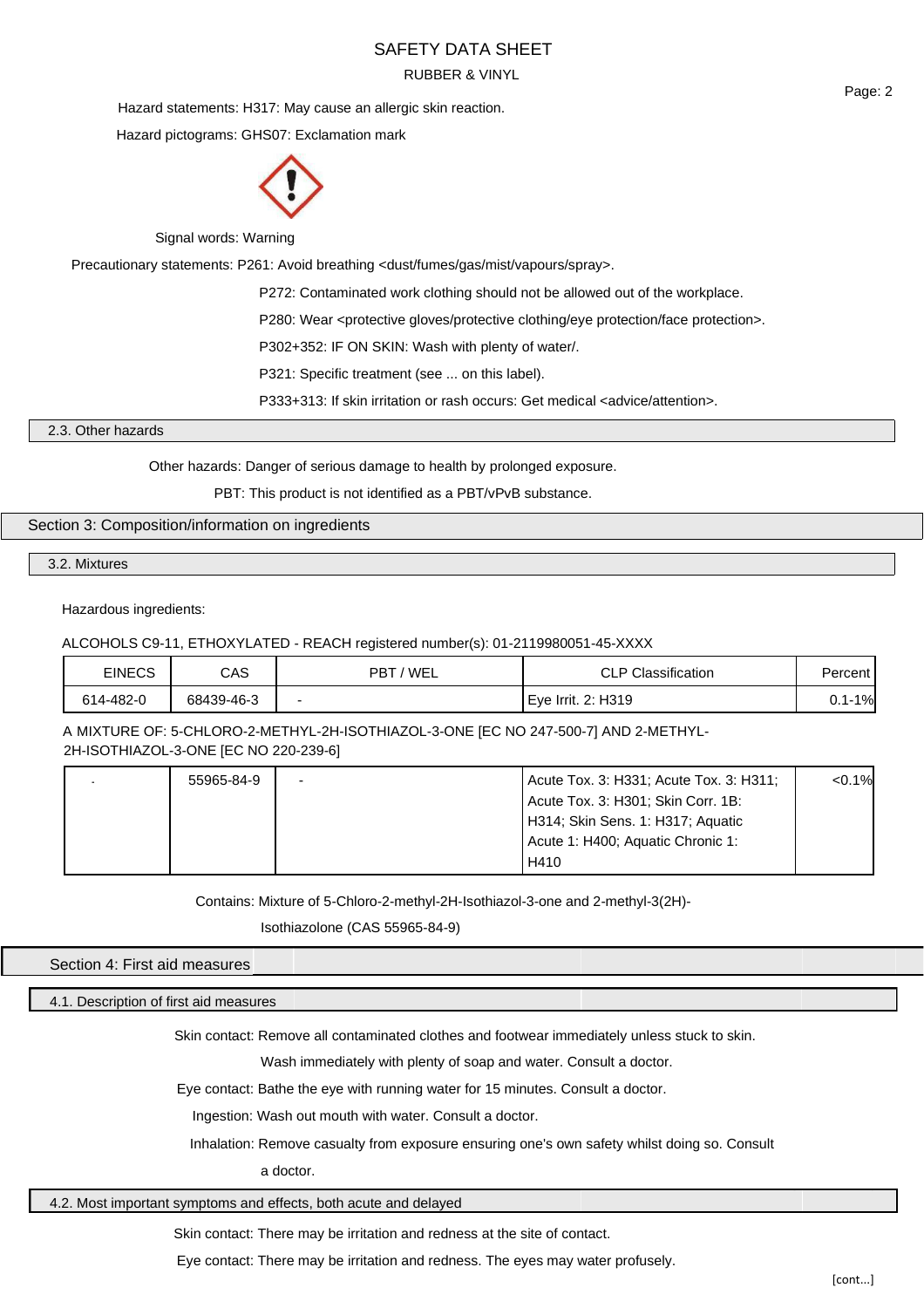# SAFETY DATA SHEET

### RUBBER & VINYL

Ingestion: There may be soreness and redness of the mouth and throat.

Inhalation: Exposure may cause coughing or wheezing.

Delayed / immediate effects: Delayed effects can be expected after long-term exposure.

4.3. Indication of any immediate medical attention and special treatment needed

Immediate / special treatment: Not applicable

### Section 5: Fire-fighting measures

5.1. Extinguishing media

Extinguishing media: Suitable extinguishing media for the surrounding fire should be used. Use water spray

to cool containers.

5.2. Special hazards arising from the substance or mixture

Exposure hazards: In combustion emits toxic fumes.

5.3. Advice for fire-fighters

Advice for fire-fighters: Wear self-contained breathing apparatus. Wear protective clothing to prevent

contact with skin and eyes.

## Section 6: Accidental release measures

6.1. Personal precautions, protective equipment and emergency procedures

Personal precautions: Do not attempt to take action without suitable protective clothing - see section 8 of SDS.

Turn leaking containers leak-side up to prevent the escape of liquid.

#### 6.2. Environmental precautions

Environmental precautions: Do not discharge into drains or rivers. Contain the spillage using bunding.

6.3. Methods and material for containment and cleaning up

Clean-up procedures: Absorb into dry earth or sand. Transfer to a closable, labelled salvage container for disposal by an appropriate method.

6.4. Reference to other sections

Reference to other sections: Refer to section 8 of SDS.

Section 7: Handling and storage

7.1. Precautions for safe handling

Handling requirements: Avoid direct contact with the substance. Avoid the formation or spread of mists in the air.

### 7.2. Conditions for safe storage, including any incompatibilities

Storage conditions: Store in a cool, well ventilated area. Keep container tightly closed.

7.3. Specific end use(s)

Specific end use(s): No data available.

Section 8: Exposure controls/personal protection

8.1. Control parameters

Workplace exposure limits: No data available.

DNEL/PNEC Values

Page: 3

[cont...]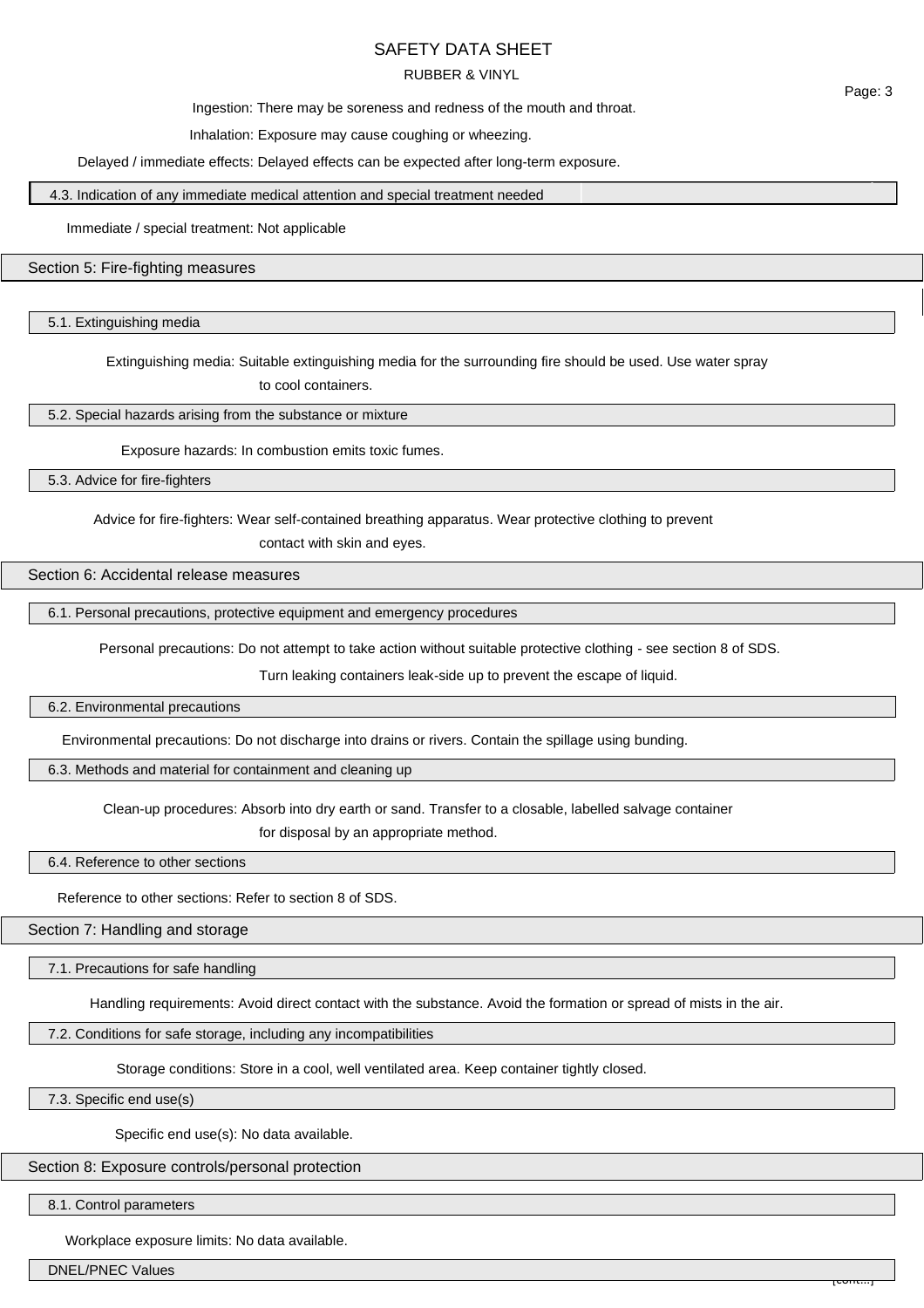### DNEL / PNEC No data available.

#### 8.2. Exposure controls

Engineering measures: Ensure there is sufficient ventilation of the area.

Respiratory protection: Self-contained breathing apparatus must be available in case of emergency.

Hand protection: Impermeable gloves.

Eye protection: Safety glasses. Ensure eye bath is to hand.

Skin protection: Impermeable protective clothing.

#### Section 9: Physical and chemical properties

### 9.1. Information on basic physical and chemical properties

State: Liquid

Colour: Various

Odour: Pleasant

Flash point°C: 60 - 93

9.2. Other information

Other information: No data available.

## Section 10: Stability and reactivity

10.1. Reactivity

Reactivity: Stable under recommended transport or storage conditions.

10.2. Chemical stability

Chemical stability: Stable under normal conditions.

10.3. Possibility of hazardous reactions

Hazardous reactions: Hazardous reactions will not occur under normal transport or storage conditions.

Decomposition may occur on exposure to conditions or materials listed below.

10.4. Conditions to avoid

Conditions to avoid: Heat.

10.5. Incompatible materials

Materials to avoid: Strong oxidising agents. Strong acids.

10.6. Hazardous decomposition products

Haz. decomp. products: In combustion emits toxic fumes.

Section 11: Toxicological information

11.1. Information on toxicological effects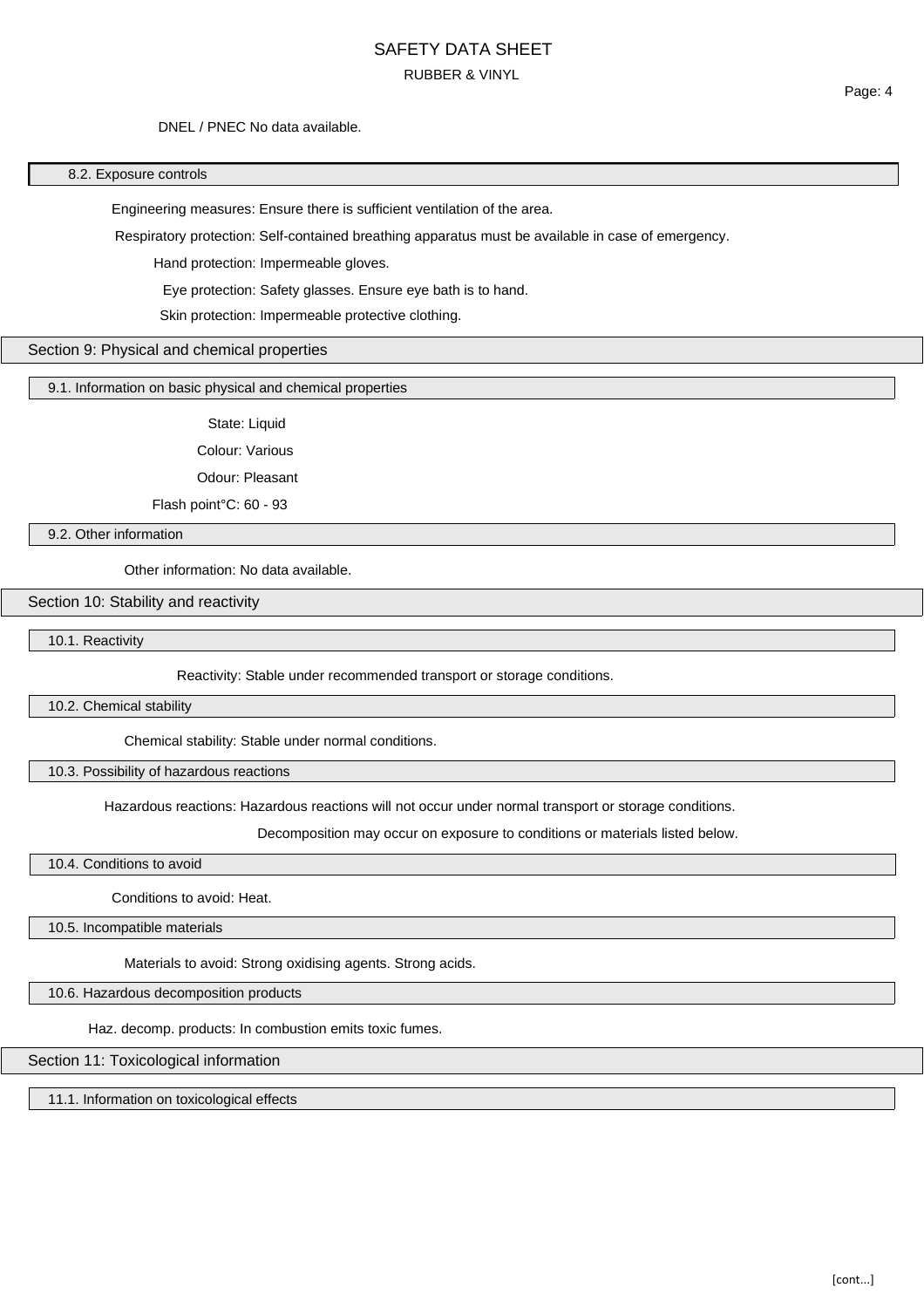### Hazardous ingredients:

A MIXTURE OF: 5-CHLORO-2-METHYL-2H-ISOTHIAZOL-3-ONE [EC NO 247-500-7] AND 2-METHYL-2H-ISOTHIAZOL-3- ONE [EC NO 220-239-6]

| ORL | <b>MUS</b> | LD50 | <b>G∩</b> | ח ש<br>້<br>. . |
|-----|------------|------|-----------|-----------------|
| ORL | RAT        | LD50 | $-$       | אי ⊿<br>$\cdot$ |

### Relevant hazards for product:

| 701                             | Route      | Basis                             |
|---------------------------------|------------|-----------------------------------|
| sensitisation<br>spiratorv/skin | <b>DRM</b> | calculated<br>dous:<br>.н.<br>ıa, |

Symptoms / routes of exposure

Skin contact: There may be irritation and redness at the site of contact.

Eye contact: There may be irritation and redness. The eyes may water profusely.

Ingestion: There may be soreness and redness of the mouth and throat.

Inhalation: Exposure may cause coughing or wheezing.

Delayed / immediate effects: Delayed effects can be expected after long-term exposure.

Other information: Not applicable.

#### Section 12: Ecological information

12.1. Toxicity

Ecotoxicity values: No data available.

12.2. Persistence and degradability

Persistence and degradability: Biodegradable.

12.3. Bioaccumulative potential

Bioaccumulative potential: No bioaccumulation potential.

12.4. Mobility in soil

Mobility: Readily absorbed into soil.

12.5. Results of PBT and vPvB assessment

PBT identification: This product is not identified as a PBT/vPvB substance.

12.6. Other adverse effects

Other adverse effects: Negligible ecotoxicity.

Section 13: Disposal considerations

13.1. Waste treatment methods

Disposal operations: Transfer to a suitable container and arrange for collection by specialised

disposal company.

NB: The user's attention is drawn to the possible existence of regional or national regulations regarding disposal.